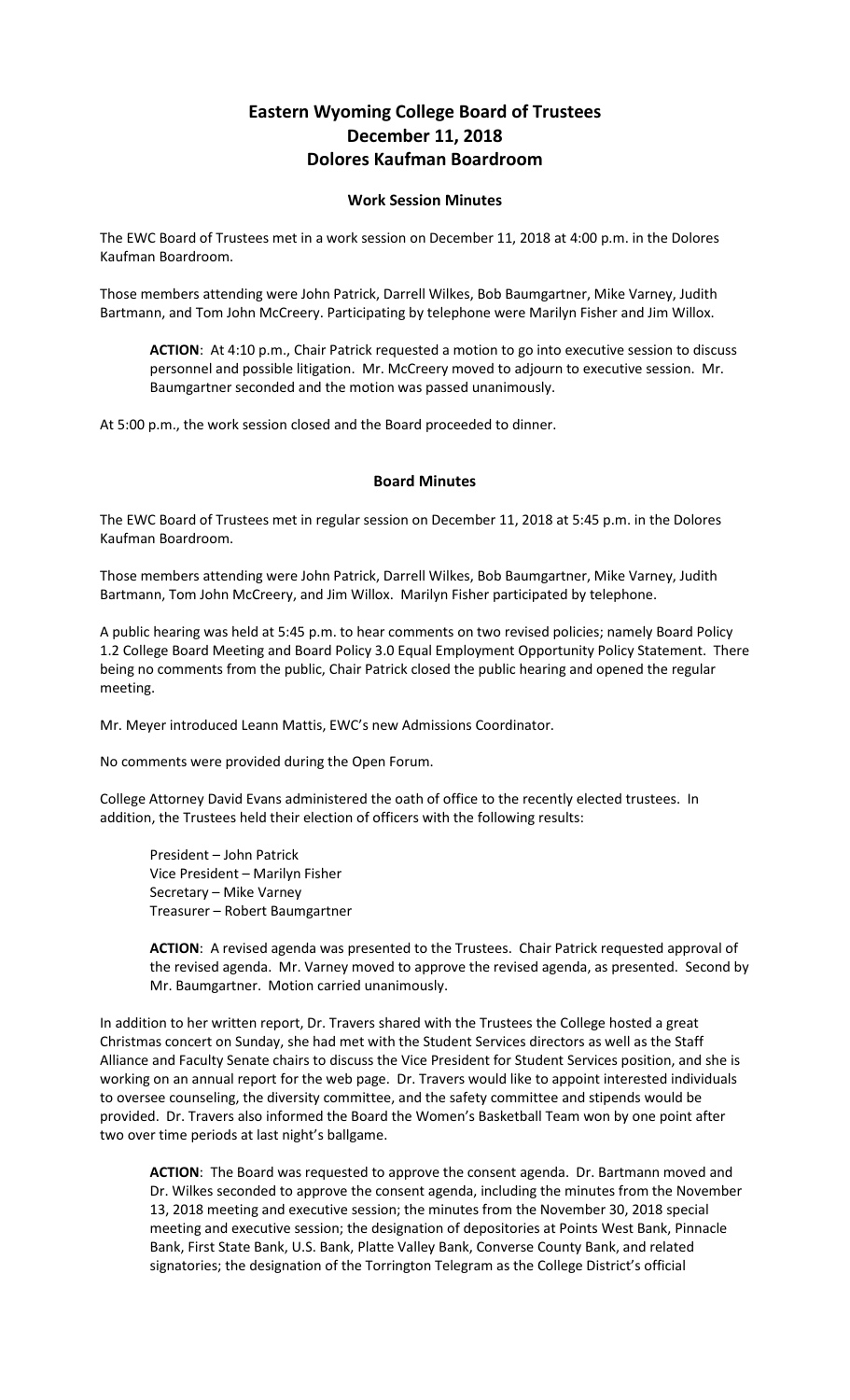newspaper; and ratified the change in resignation/release from contract date for Dr. Appiarius to January 1, 2019 instead of December 31, 2018. Motion carried unanimously.

**ACTION**: Vice President Wilkes presented the financial report. Mr. Varney moved to approve the financial report, as presented. Seconded by Baumgartner. Motion carried unanimously.

**ACTION**: The Board was requested to appoint two representatives to the Wyoming Association of Community College Trustees. Mr. Baumgartner moved to appoint Marilyn Fisher and Judith Bartmann as board representatives to the WACCT for a two year term. Second by Mr. McCreery and the motion passed unanimously.

**ACTION**: Mr. Varney moved to add to the monthly agenda a report on WACCT meetings. Mr. Wilkes seconded and the motion was unanimously passed.

**ACTION**: A board representative to the Board of Cooperative Educational Services was considered by the Board. Currently, Dr. Bartmann serves in this capacity and indicated her willingness to continue. Trustee Baumgartner moved to approve Dr. Bartmann as the representative to BOCES; second by Dr. Wilkes. Motion carried unanimously.

**ACTION**: The Board of Trustees may have up to three representatives to serve on the Foundation. Currently, there are five board members serving. Mr. Patrick and Dr. Wilkes indicated their willingness to step down. Mr. Varney moved to appoint Marilyn Fisher, Robert Baumgartner, and Tom John McCreery to represent the Trustees on the Foundation. Dr. Bartmann seconded and the motion passed unanimously.

**ACTION**: The Board was requested to approve Kwin Wilkes as the Assistant to the Treasurer of the Board. Mr. Wilkes stated from time to time it is necessary for him to sign financial documents under this title as required by banking institutions and pursuant to Board Policy 1.3. Mr. Baumgartner moved to appoint Kwin Wilkes, EWC Vice President for Administrative Services as the Assistant to the Treasurer of the Board of Trustees, as presented. Dr. Bartmann seconded. Motion carried unanimously.

Disclosure statements were completed by members of the Board of Trustees and college officials pursuant to Wyoming Statute 6-5-118.

**ACTION**: Board Policy 1.2 College Board Meeting was considered for final reading. Dr. Wilkes moved to approve on final reading the revisions to Board Policy 1.2 College Board Meeting, as presented; second by Mr. McCreery. Motion passed unanimously.

**ACTION**: The final reading for Board Policy 3.0 EEO Policy Statement was considered for approval. Mr. Varney moved to approve on final reading the revisions to Board Policy 3.0 Equal Employment Opportunity Policy Statement, as presented. Dr. Wilkes seconded. Motion carried unanimously.

**ACTION**: The Trustees reviewed the bids for the ATEC construction. Mr. Baumgartner moved and Mr. McCreery seconded the motion to reject the low bid for the ATEC construction project for the reasons stated in the Plan One Architects letter to EWC dated December 10, 2018 (see Appendix Book 4, page 612), and for the reason the rejection of the bid is in the best interest of Eastern Wyoming College. Motion passed unanimously.

**ACTION**: The Board was informed ATEC architect Dan Odasz recommended the Board approve the second lowest bidder, Sampson Construction. Mr. Varney moved to approve the bid from Sampson Construction for construction of the Agricultural Technology Education Center, as presented. Mr. Baumgartner seconded and the motion was unanimously passed.

**ACTION**: The Board was requested to approve the appointment of Shannon Jolley. Dr. Bartmann moved to approve the appointment of Shannon Jolley to the position of Director of Residence Life, as presented. Mr. McCreery seconded and the motion was unanimously passed.

Updates were provided by Institutional Development, Staff Alliance, Academic and Student Services, College Relations, Faculty Senate, and Human Resources. An update was also provided relating to campus construction projects and major maintenance.